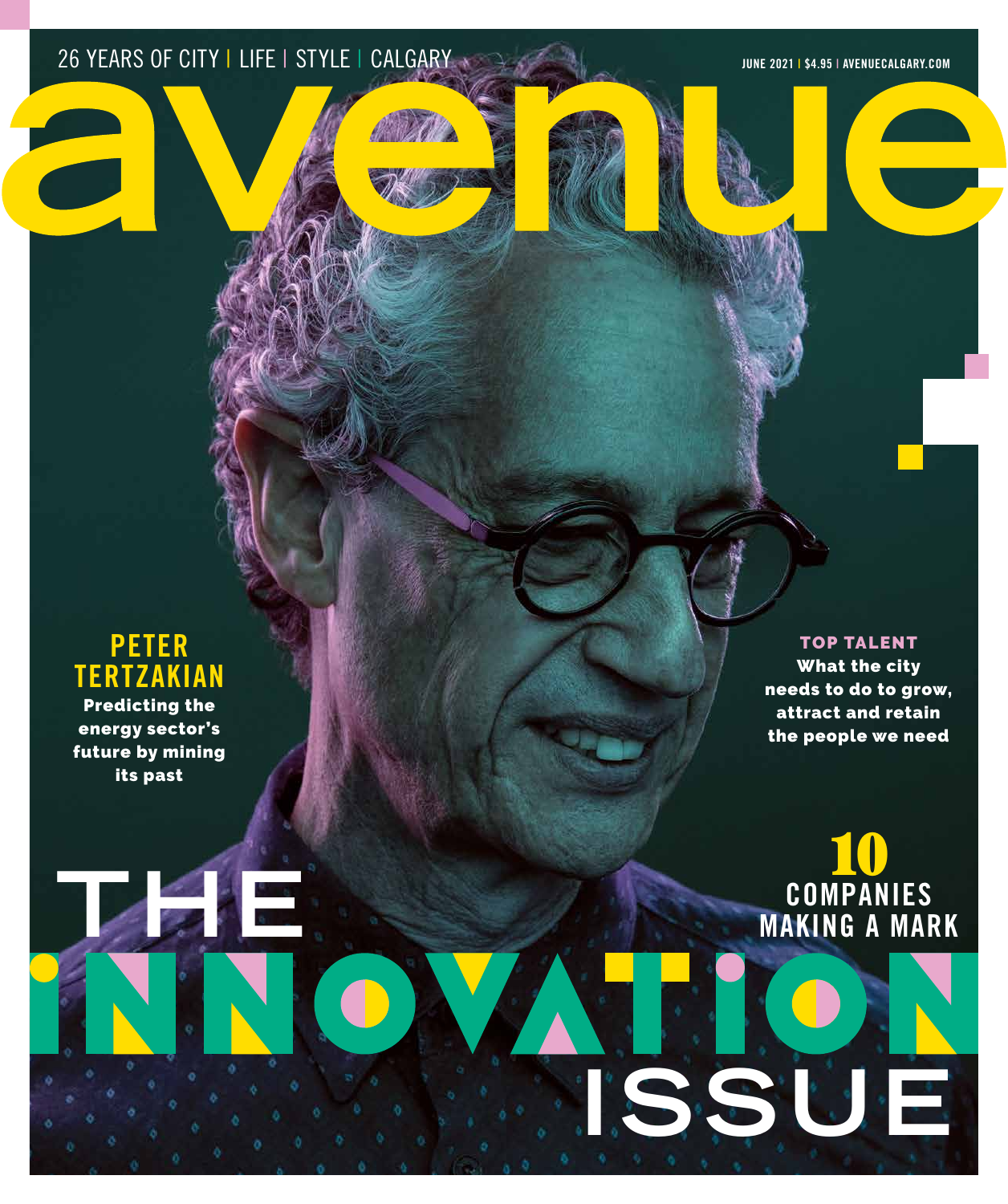BY **SHELLEY ARNUSCH** PHOTOGRAPHY BY **JARED SYCH**

## THE NER. P r.

Peter Tertzakian uses the past to explore and illuminate the future of the energy sector, providing needed guidance for everyone from investors to governments and also all of us affected by the shifts of the local global industry.

> alking energy is part of life in this province, and no one talks energy quite like Peter Tertzakian. Over the course of his fourdecades-and-counting career, the managing director of ARC Financial Corp. and founder of Energyphile, an online museum and content hub designed to facilitate discussion about the energy industry from a range of entry points, has become a pre-eminent voice on energy-related issues. Author of bestselling books *A Thousand Barrels a Second* (McGraw Hill, 2006) and *The End of Energy Obesity* (John Wiley & Sons, 2009), he's also a prolific columnist, commentator, podcaster and public speaker who recently became one of 14 experts appointed to the Government of Canada's Net-Zero Advisory Body, an independent group that will advise on the best pathways to achieving net-zero emissions by the year 2050. From policymakers looking to make policies, to investors looking to invest billions, they all turn to Tertzakian.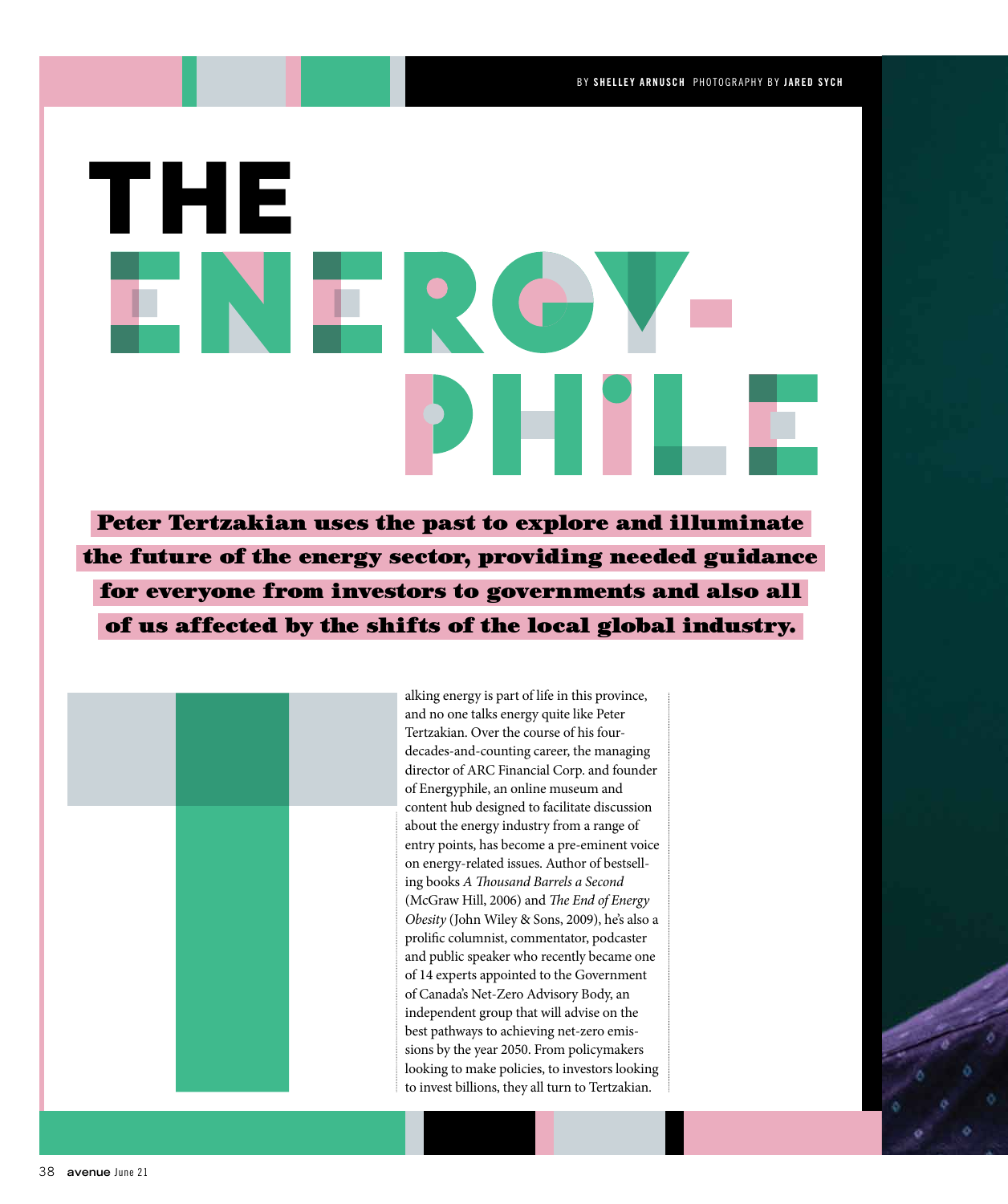"I'm constantly trying to innovate on how to improve effective communication of complex subjects." **PETER TERTZAKIAN**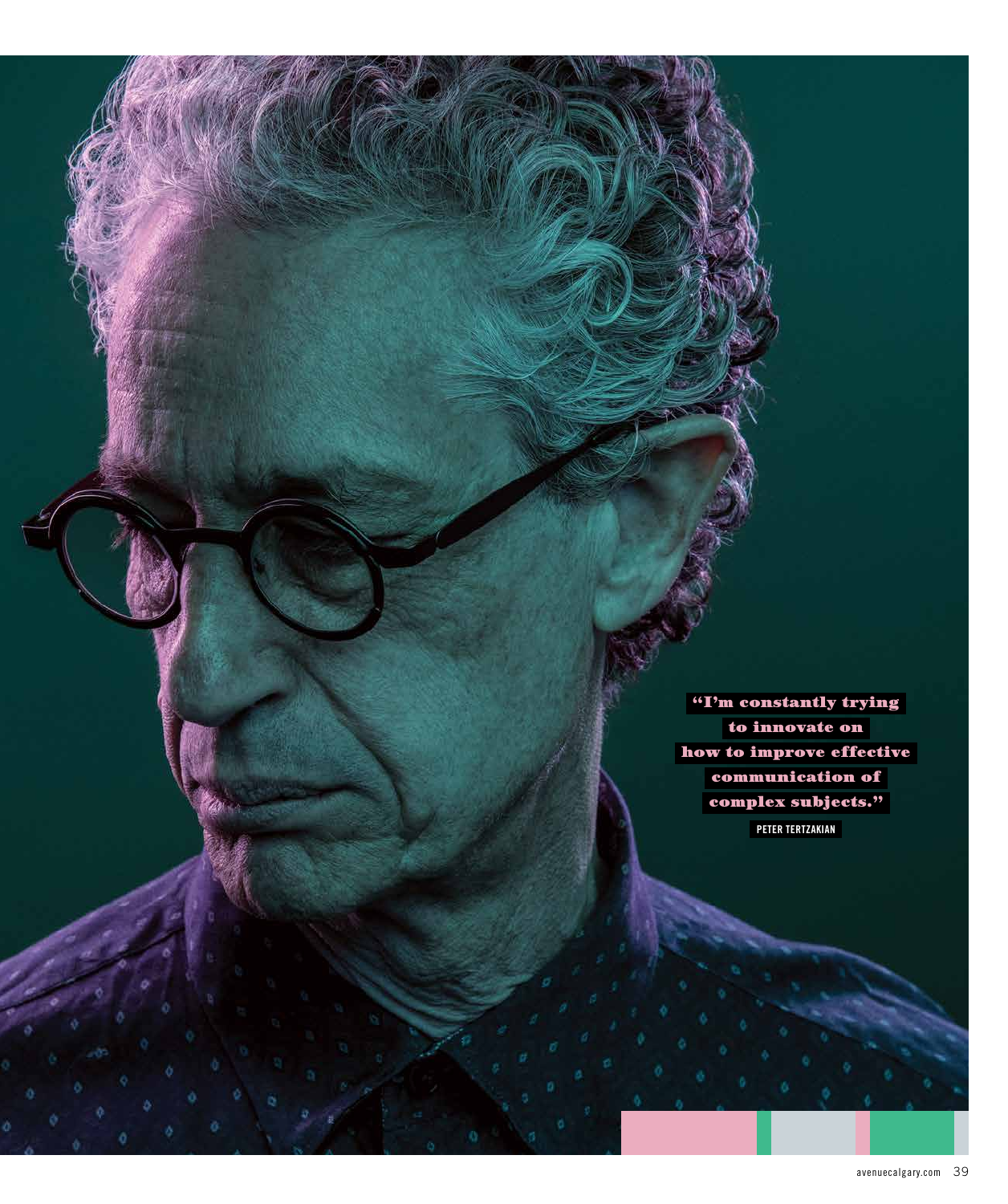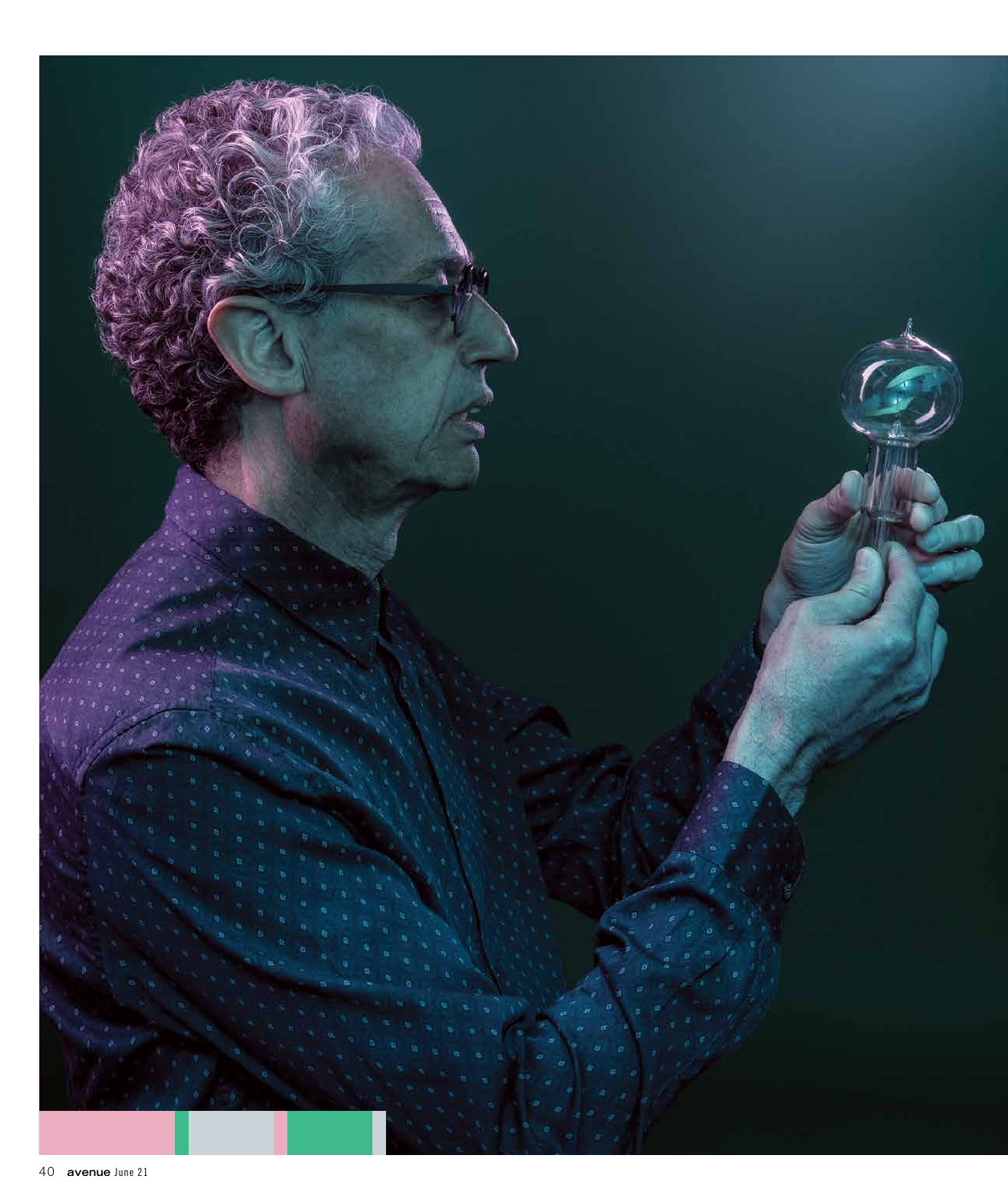**I'm absolutely fixated on how to differentiate myself. How to be different from all the other people running spreadsheets . PETER TERTZAKIAN**

It's not just what he has to say, it's how he says it. Tertzakian's treatment of the big, important and possibly life-altering topics characteristically draws inspiration from antiquities. An ardent collector of energyindustry ephemera such as antique lightbulbs and old photos of drilling rigs, he is innately fascinated with how people lived in the past and how that relates to the way we live in the present and the way we will live in the future. Using this approach, his presentations are compelling and enlightening in a way that data and spreadsheets can never be. "I'm constantly trying to innovate on how to improve effective communication of complex subjects," says Tertzakian.

Part of his success in understanding and communicating the complexity of the energy industry can be traced back to the earliest years of his career. Born at the dawn of the 1960s in Saskatoon and raised from a young age in Edmonton, Tertzakian studied geophysics at the University of Alberta and, following graduation, migrated to Calgary to work for Chevron. He was (and still is) a self-described "very technical, geeky kind of person," who was put to work developing software in the age of mainframe computers with big green screens.

About a year into that first job, Tertzakian

was offered the chance to go into field operations, so he left the computer lab behind and ventured into the still-wild spaces of rural northern Alberta and other parts of Canada. "In everybody's lives, there are formative periods, formative events, and that was really a very formative event," he says. Formative, because as a kid raised in an urban environment, he got to see and appreciate the natural beauty of the country. Formative, because he got to bear witness to the massive scale of the world of energy beyond his computer terminal. And especially formative, because as a self-described introverted person it forced him to break out of his shell and interact with the people who lived in the small northern towns and First Nations communities where he was working, providing him invaluable perspective into the human impact of the industry. He describes those years out in the field as "some of the best years of my life."

In the mid-1980s, Tertzakian left to pursue graduate studies in economics at the University of Southampton in the U.K. He returned to Calgary and was re-hired by Chevron, where he finished out the decade. But with the economy in the doldrums at the beginning of the 1990s, Tertzakian decided to further his education with an MBA at MIT.

He completed the program in 1994 and with a young family by that point, he and his wife decided to put down roots in Calgary. "I just have a tremendous fondness for it," he says. "When I get off the plane here, I just feel privileged. There's no better place, I think, and those feelings have hardened over time."

So began the next phase of his career as an energy economist and financial analyst, a trajectory that would eventually lead him to his current roles with ARC Financial and ARC Energy Research Institute.

Tertzakian began to consider writing a book around the turn of the millennium something that even today he finds ironic, since as a techy type he never had much interest in creative writing and only passed first-year university English by the skin of his teeth. Even so, he was by then developing a reputation for prescience in anticipating industry trends, and for being a compelling presenter. A book seemed the next logical career step.

His original idea was provincial in scope, but a mentor suggested he set his sights higher and pitch in the publishing big leagues of New York. His first book, *A Thousand Barrels a Second: The Coming Oil Break Point and the Challenges Facing an Energy Dependent World*, looked at the world's "oil addiction" while envisioning a new direction for the industry on a global scale.

He followed that with *The End of Energy Obesity: Breaking Today's Energy Addiction for a Prosperous and Secure Tomorrow*, a book that examines our worldwide energy circumstance as it relates to population growth, economic growth and an increase in living standards.

The idea for Energyphile, which launched officially in February 2020, originated out of Tertzakian's misgivings around writing a third book. He had been struck by an offhand comment from the publisher of his second book, who told him to make sure his first and last chapters were good, because no one reads the stuff in the middle. "So then I started thinking we need to reinvent the whole way people digest information," he says.